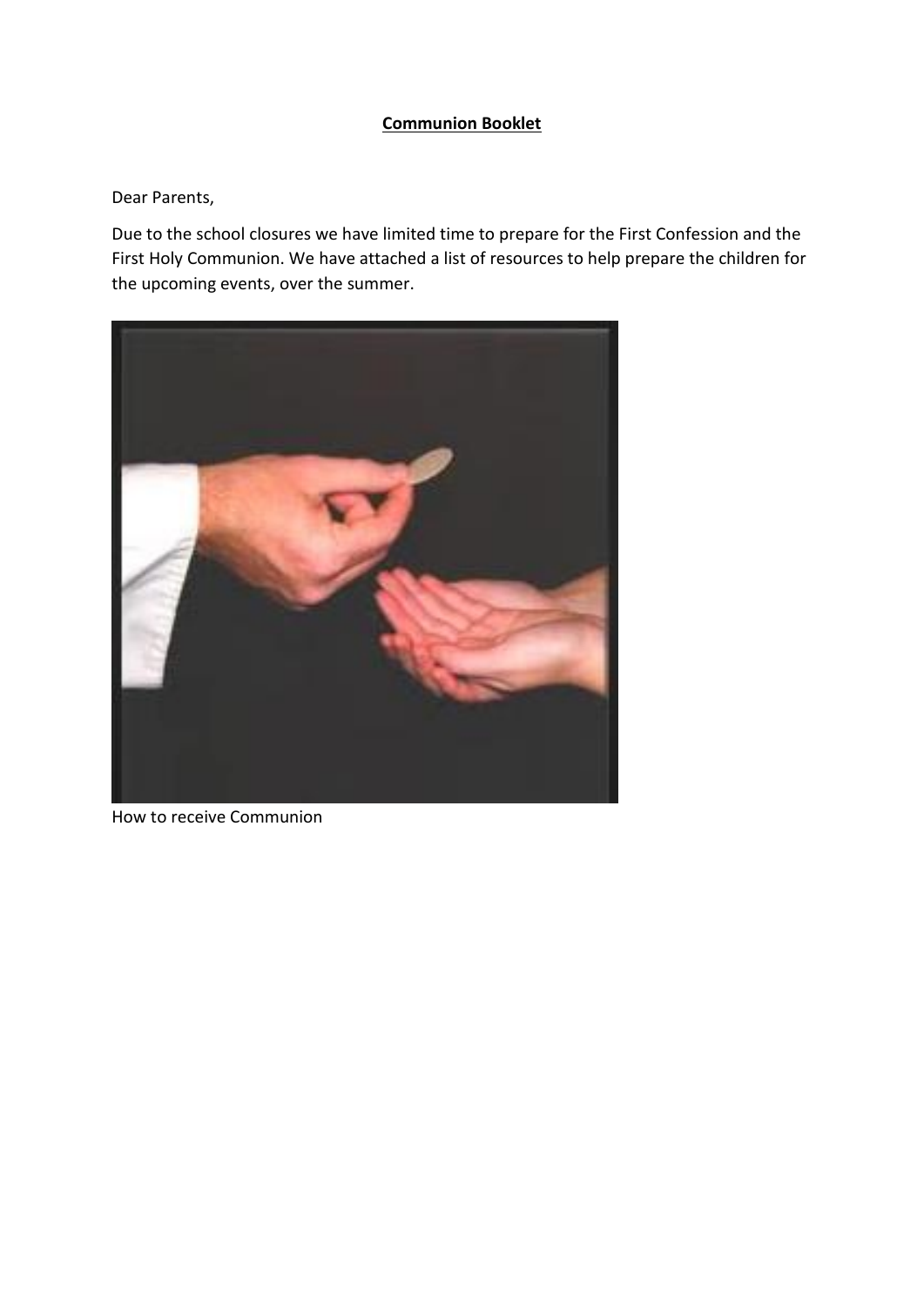

How to bless yourself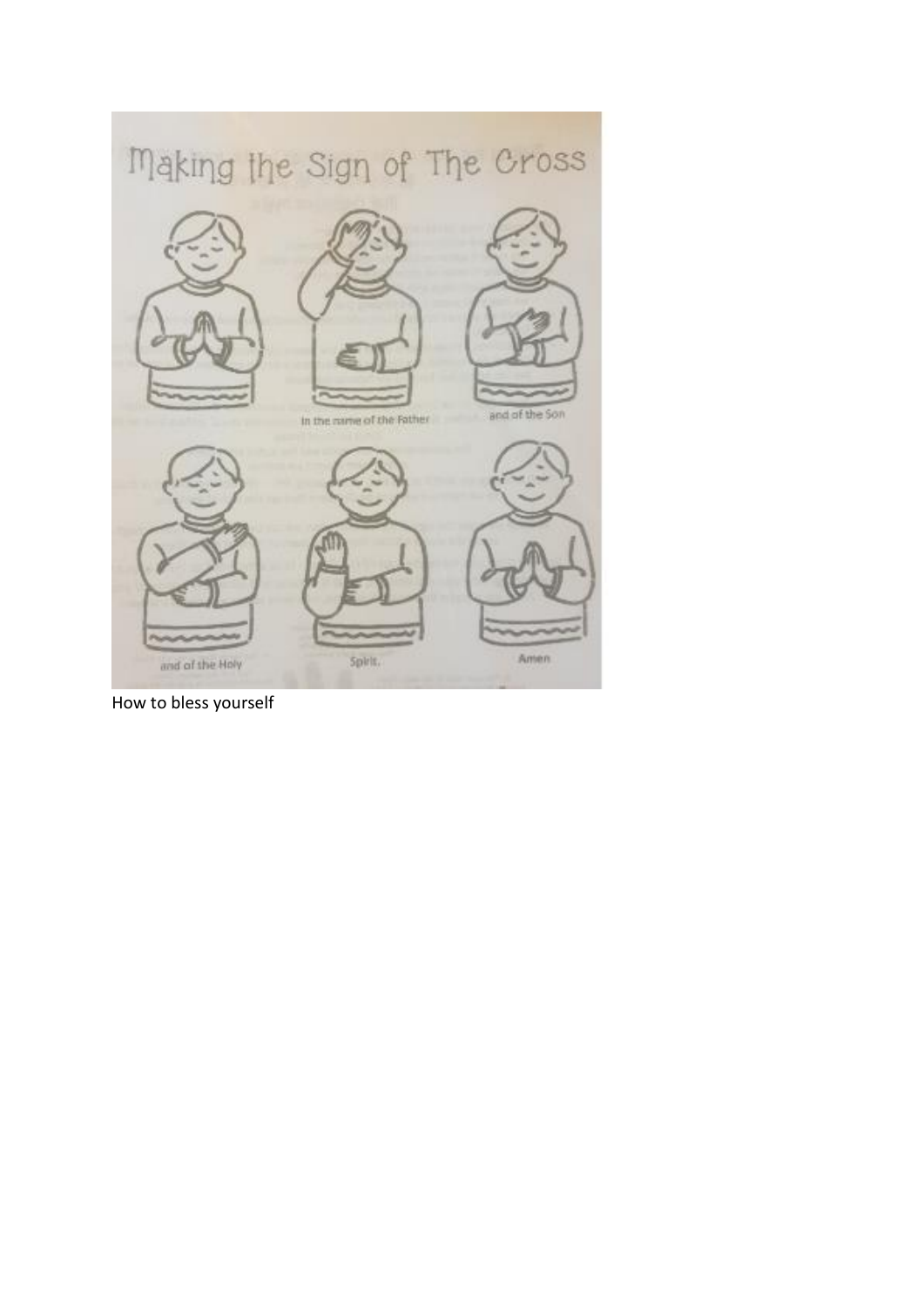### **Hymns**

<https://youtu.be/uRxygR0D-us>

## **GATHERING SONG**

Come, let us gather before Him. Come, let's give thanks here today Come, let us pray to the Father, For He has shown us the way.

 $1.$ Jesus has called us by name. Jesus has taught us to pray. As friends we gather in His name. With joy we sing and we say.

Come, let us gather before Him. Come, let's give thanks here today Come, let us pray to the Father, For He has shown us the way.

 $2.$ Let us sing praise to the Lord. All who now gather to pray Now celebrate the love of God On this, the Lord's special day

Come, let us gather before Him. Come, let's give thanks here today Come, let us pray to the Father, For He has shown us the way.

3. Jesus had very good friends Who stayed with him all of the time They followed Him wherever he went And shared His bread and His wine

### **Clap Gloria**

Chorus: Gloria, Gloria in excelsis Deo (x2)

Lord God, heavenly King Peace you bring to us, We worship you, we give you thanks We sing our songs of praise.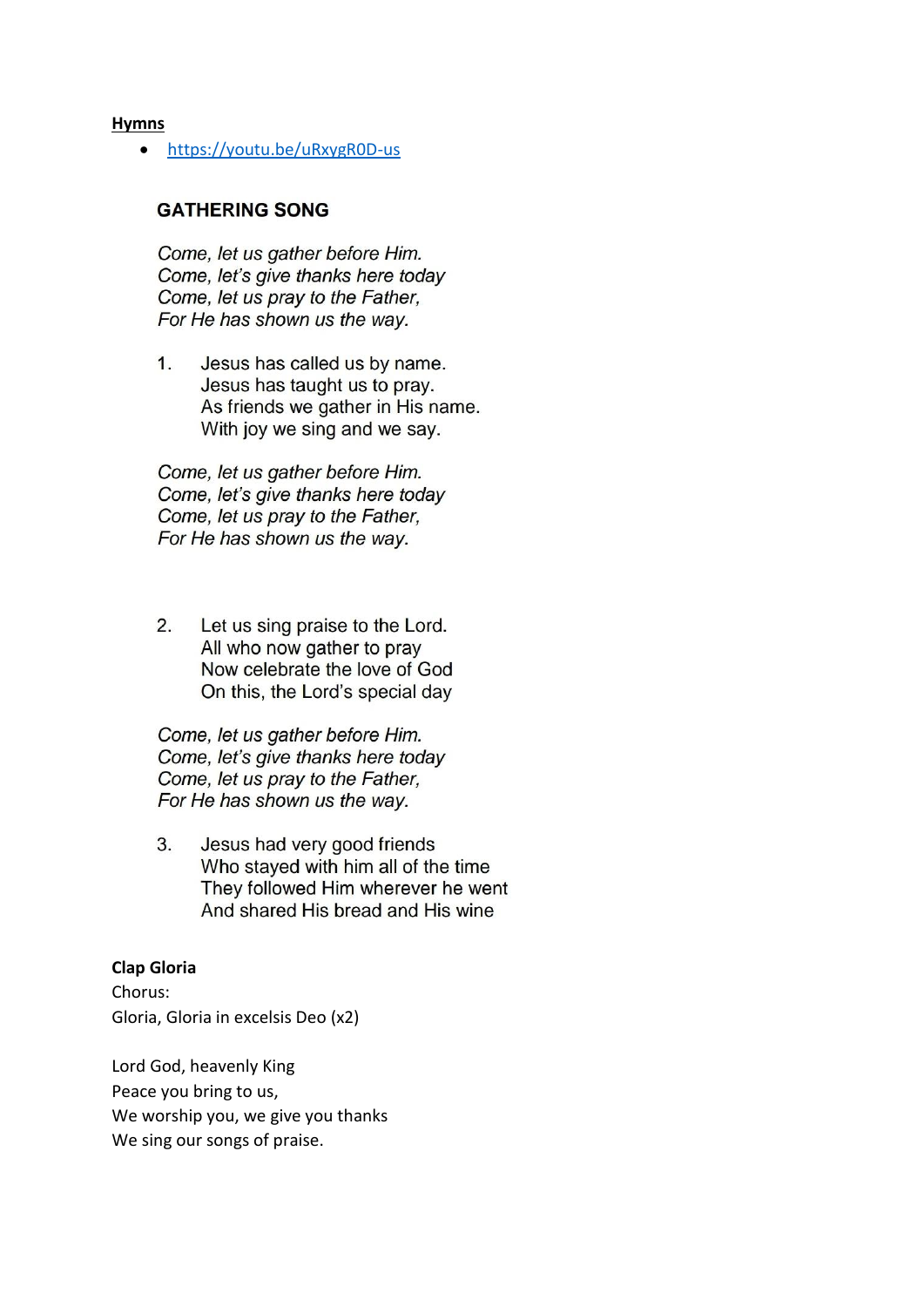### Chorus

At the Father's right hand, Lord receive our prayer For you alone are the holy one And you alone are the Lord.

### Chorus

Glory Father and Son, Glory Holy Spirit, To you we raise our hands up high, We glorify your name

Chorus

### **My Shepherd is the Lord**

https://youtu.be/ISkDE5hhCyo

#### My Shepherd is the Lord:

My Shepherd is the Lord He tends all my needs By quiet stream, He plants a dream Of peace and love for me. He shepherds me.

Sometimes when I'm afraid Sad and all alone You make my tears disappear With your touch of joy. You shepherd me.

You give me food to eat, Bless me every day You give me rest as your guest Forever in your home You shepherd me.

My Shepherd is the Lord He tends all my needs By quiet stream, He plants a dream Of peace and love for me. He shepherds me.

He shepherds me.

### **I Rejoiced**

<https://www.youtube.com/watch?v=AygJgqoORH4>

## (Chorus)

I rejoiced when they said to me, Let us go unto the house of the Lord. Standing there O Jerusalem, in your Gates unto the house of the Lord.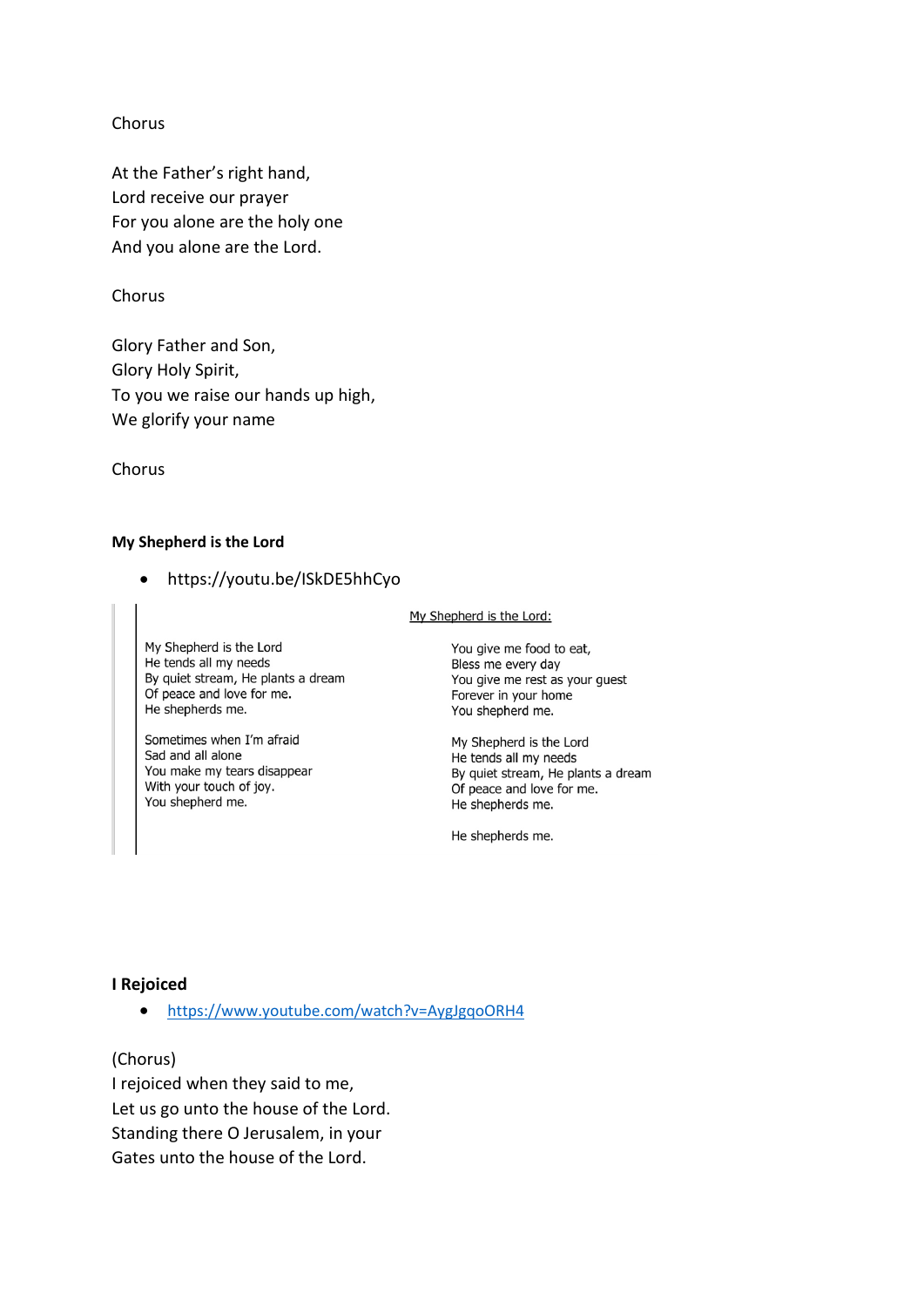Look upon Jerusalem, the city now Restored Se the tribes of Yahweh come As one unto the Lord.

Chorus

Pray for peace Jerusalem, prosperity at Home. Peace inside your city walls, that come From God alone.

Chorus.

# **Bless the Lord, O my Soul**

Chorus Bless the Lord, O my Soul, Bless God's holy name, Bless the Lord, O my Soul, Bless God's Holy name**.**

Remember the kindness of our God, Who showers us with blessing All our days.

Chorus

Remember the justice of our God, Who stands with those Forgotten and confused

Chorus

# **Céad míle failte romhat**

<https://youtu.be/bKRErlBEvEA>

Céad míle fáilte romhat, a Íosa, a Íosa Céad míle fáilte romhat, a Íosa Céad míle fáilte romhat a Shlánaítheoir Céad míle míle fáilte romhat, 'Íosa, a Íosa Glóir agus moladh duit, a Íosa, a Íosa Glóir agus moladh duit, a Íosa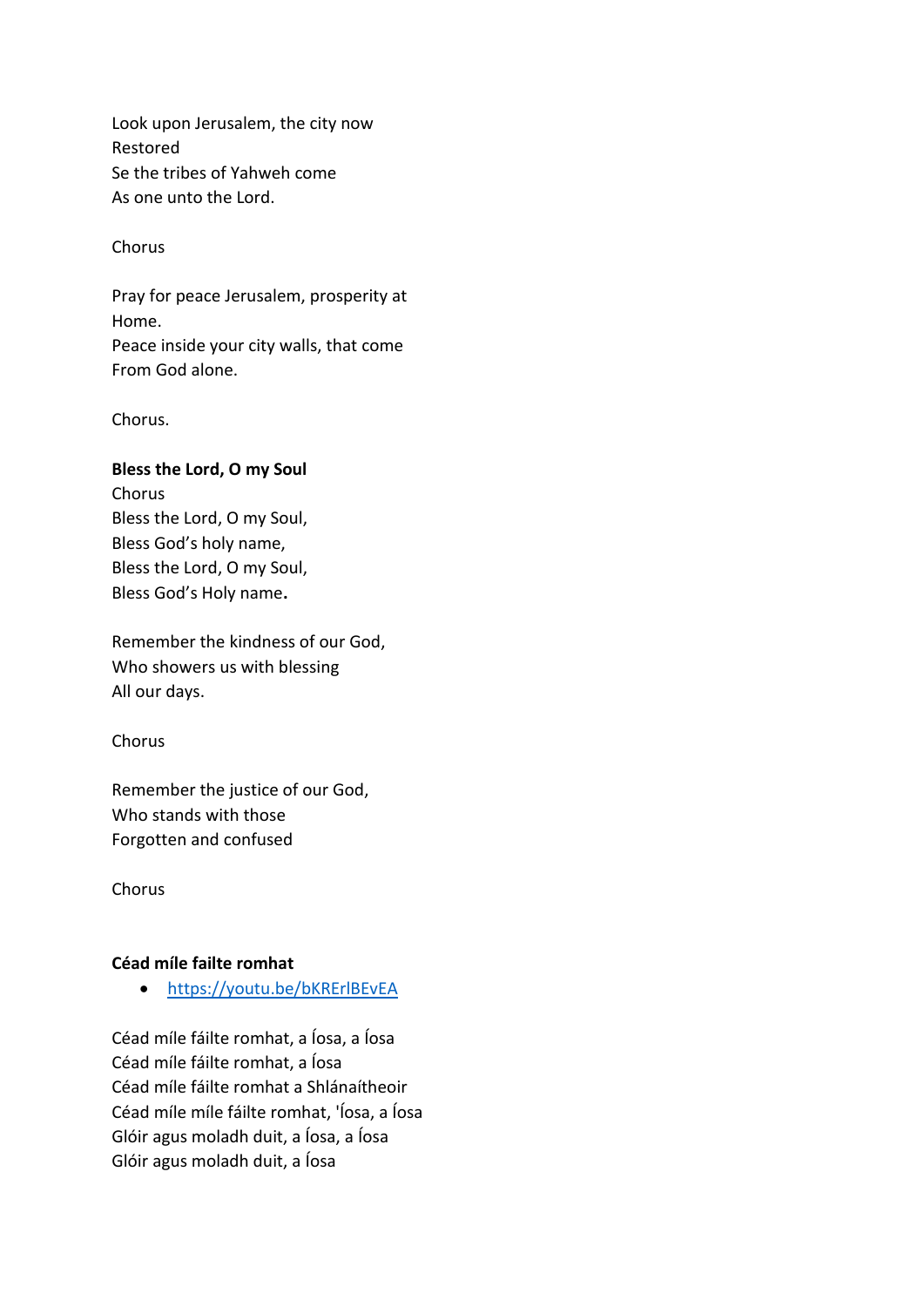Glóir agus moladh duit, a Shlánaítheoir Glóir, moladh agus buíochas duit, 'Íosa, a Íosa. Clap gloria Bless the lord He is lord

## **Hallelujah**

Jesus has risen , he has saved his people , sing out his praises, hallelujah

### **Gifts of God**

- <https://www.youtube.com/watch?v=7yfYj-8XrBc>
- 1. We have been called to love the Lord, our God We have been called to glorify his name We have been called to love the Lord, our God We have been called to glorify His name.

### Chorus

Use your skills, use your talents, Use the gifts you have been given. We're all diff'rent, we're all we're all special in this world. Use your skills, use your talents, use the gifts you have been given. Give God glory, love all others, love our world.

2. We have been called to care for all our friends We have been called to watch for everyone We have been called to care for all our friends We have been called to watch for everyone. Use your skills, use your talents,

### Chorus

3. We have been called to care for this, our world We have been called to marvel at God's work We have been called to care for this, our world We have been called to marvel at God's work.

### Chorus

### **Lord, I lift your name on high**

● [https://www.youtube.com/watch?v=COQ6cni\\_TG8](https://www.youtube.com/watch?v=COQ6cni_TG8)

Lord I lift your name on high

Lord I love to sing your praises

I'm so glad you're in my life

I'm so glad you came to save us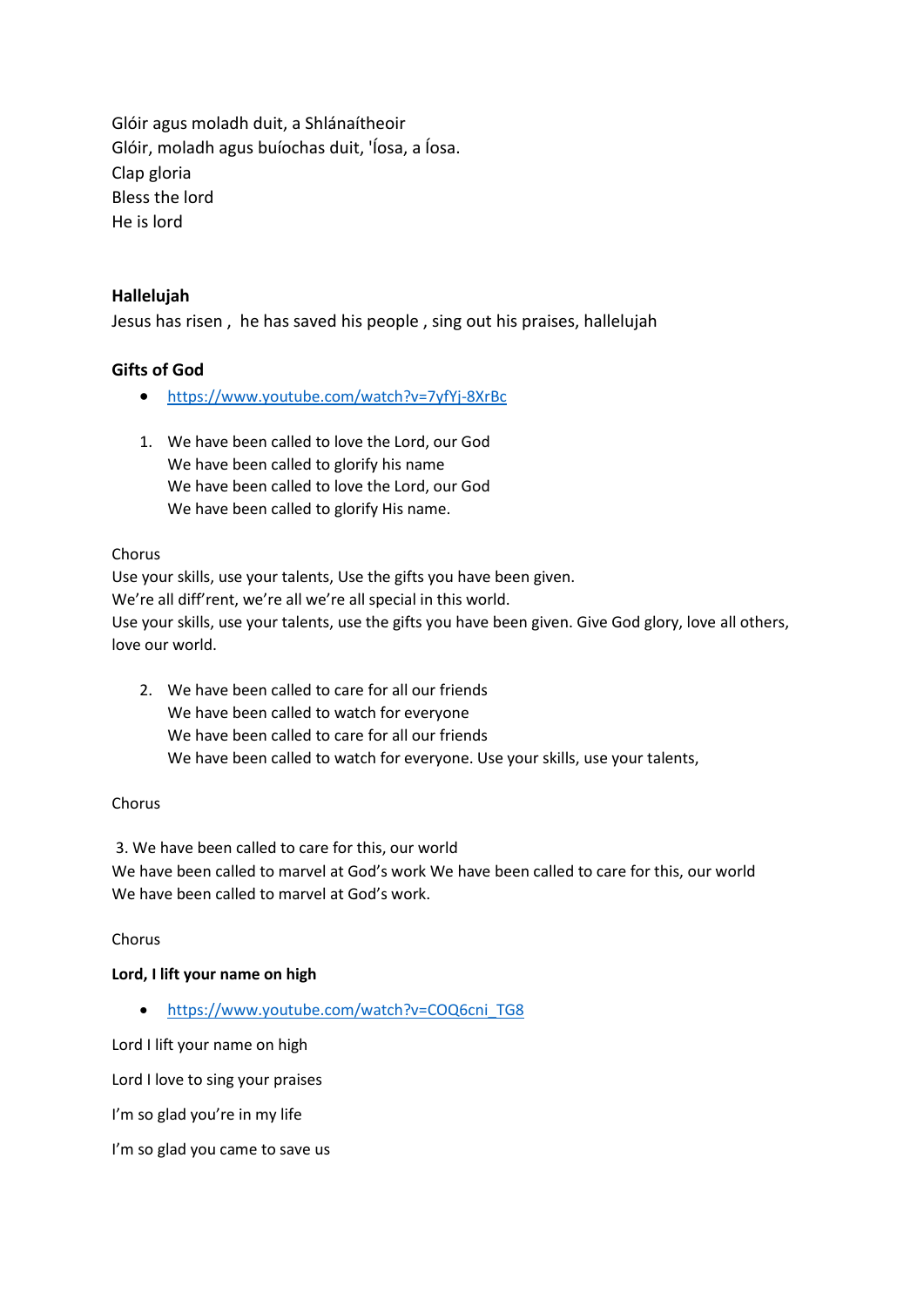You came from heaven to Earth to show the way From the Earth to the cross my debt you pay From the cross to the grave from the grave to the sky Lord I lift your name on high.

#### **Responses**

C: Child

P: Priest

P: In the name of the Father, and of the Son and of the Holy Spirit

\_\_\_\_\_\_\_\_\_\_\_\_\_\_\_\_\_\_\_\_\_\_\_\_\_\_\_\_\_\_\_\_\_\_\_\_\_\_\_\_\_\_\_\_\_\_\_\_\_\_\_\_\_\_\_\_\_

\_\_\_\_\_\_\_\_\_\_\_\_\_\_\_\_\_\_\_\_\_\_\_\_\_\_\_\_\_\_\_\_\_\_\_\_\_\_\_\_\_\_\_\_\_\_\_\_\_\_\_\_\_\_\_\_\_

\_\_\_\_\_\_\_\_\_\_\_\_\_\_\_\_\_\_\_\_\_\_\_\_\_\_\_\_\_\_\_\_\_\_\_\_\_\_\_\_\_\_\_\_\_\_\_\_\_\_\_\_\_\_\_\_\_

\_\_\_\_\_\_\_\_\_\_\_\_\_\_\_\_\_\_\_\_\_\_\_\_\_\_\_\_\_\_\_\_\_\_\_\_\_\_\_\_\_\_\_\_\_\_\_\_\_\_\_\_\_\_\_\_\_

\_\_\_\_\_\_\_\_\_\_\_\_\_\_\_\_\_\_\_\_\_\_\_\_\_\_\_\_\_\_\_\_\_\_\_\_\_\_\_\_\_\_\_\_\_\_\_\_\_\_\_\_\_\_\_\_\_

\_\_\_\_\_\_\_\_\_\_\_\_\_\_\_\_\_\_\_\_\_\_\_\_\_\_\_\_\_\_\_\_\_\_\_\_\_\_\_\_\_\_\_\_\_\_\_\_\_\_\_\_\_\_\_\_\_

C: Amen

P: The grace of our Lord Jesus Christ and the love of God, and the communion of the holy Spirit be with you all

C: and with your spirit

P: Have mercy on us, O Lord

C: For we have sinned against you

P: God our Father, we come around as you family, were Jesus shows us love and friendship. Help us to love like Him. We ask this through the same Jesus you Lord.

C: Amen

P: The word of the Lord

C: Thanks be to God

P: The Lord be with you

C: And with your spirit

P: A Reading from the Holy gospel according to St. John

C: Glory to you O Lord (as you say this, make the sign of the cross, using your thumb on your forehead, lips and heart.)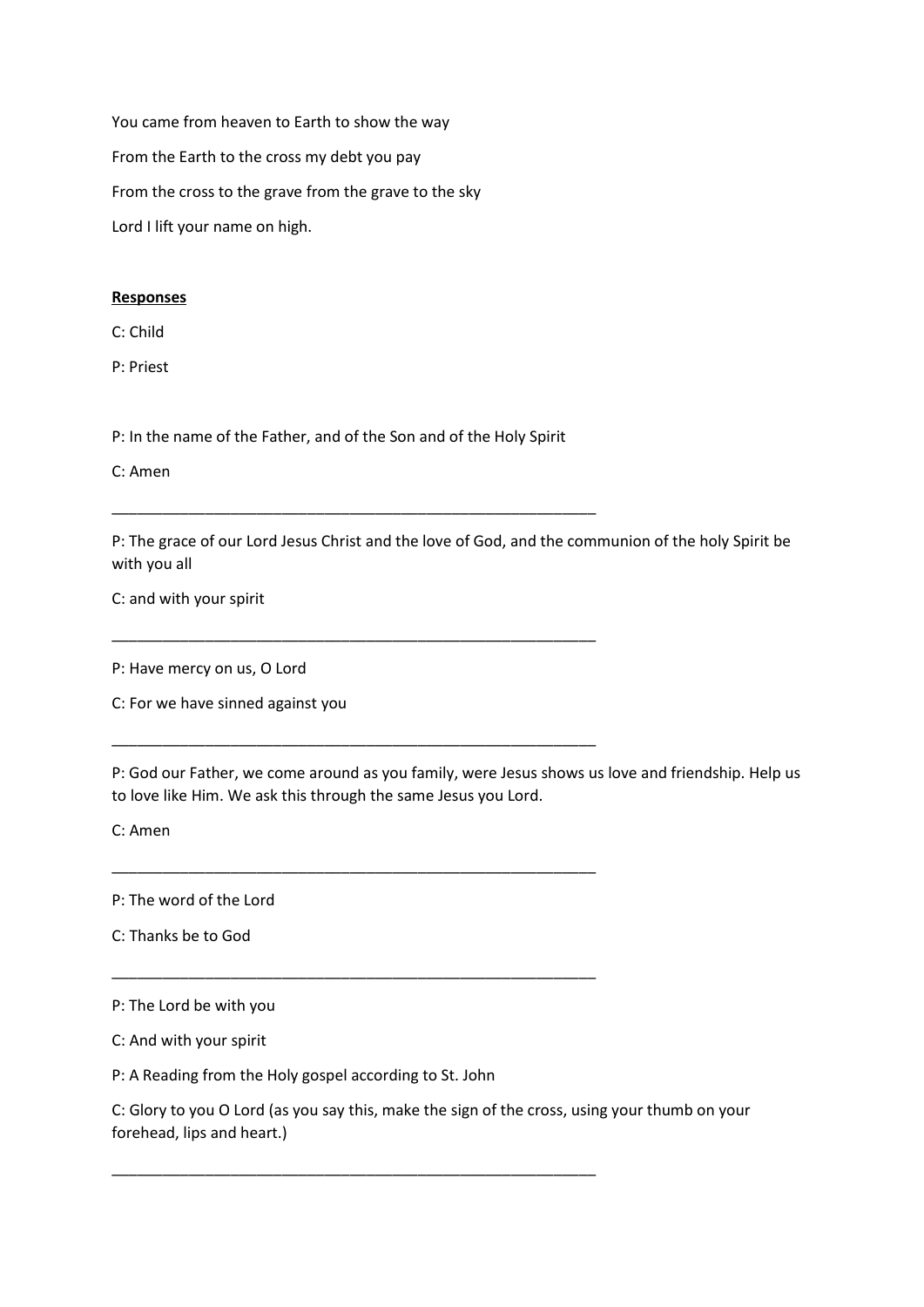P: The Gospel of the Lord

C: Praise to you, Lord Jesus Christ

P: Lord hear us

- C: Lord graciously hear us
- P: A Thiarna, éist linn (a hear-na, aysht lynn)
- C: A Thiarna, bí ceansa agus éist linn (a hear-na, be k-yansa awgus aysht lynn)

\_\_\_\_\_\_\_\_\_\_\_\_\_\_\_\_\_\_\_\_\_\_\_\_\_\_\_\_\_\_\_\_\_\_\_\_\_\_\_\_\_\_\_\_\_\_\_\_\_\_\_\_\_\_\_\_\_\_

\_\_\_\_\_\_\_\_\_\_\_\_\_\_\_\_\_\_\_\_\_\_\_\_\_\_\_\_\_\_\_\_\_\_\_\_\_\_\_\_\_\_\_\_\_\_\_\_\_\_\_\_\_\_\_\_\_\_\_\_

\_\_\_\_\_\_\_\_\_\_\_\_\_\_\_\_\_\_\_\_\_\_\_\_\_\_\_\_\_\_\_\_\_\_\_\_\_\_\_\_\_\_\_\_\_\_\_\_\_\_\_\_\_\_\_\_\_\_\_\_\_\_

\_\_\_\_\_\_\_\_\_\_\_\_\_\_\_\_\_\_\_\_\_\_\_\_\_\_\_\_\_\_\_\_\_\_\_\_\_\_\_\_\_\_\_\_\_\_\_\_\_\_\_\_\_\_\_\_\_

P: …. Fruit of the earth and work of human hands, it will become for us the bread of life

- C: Blessed be God forever
- P: …it will become our spiritual drink
- C: Blessed be God Forever.

P: Pray brethren that my sacrifice and your, may be acceptable to God, the almighty Father

C: May the Lord accept the sacrifice at your hands for the praise and the glory of His name, for our good, and the good of all His holy church.

- P: The Lord be with you
- C: And with your spirit
- P: Lift up your hearts
- C: We lift them up to the Lord
- P: Let us give thanks to the Lord our God
- C: It is right and just

P: Let us pray together to God our Father in the words Jesus taught us

\_\_\_\_\_\_\_\_\_\_\_\_\_\_\_\_\_\_\_\_\_\_\_\_\_\_\_\_\_\_\_\_\_\_\_\_\_\_\_\_\_\_\_\_\_\_\_\_\_\_\_\_\_\_\_\_\_\_\_\_\_\_\_

- C: Our Father Prayer
- P:…as we wait in joyful hope for the coming of our Saviour, Jesus Christ
- C: for the kingdom the power, and the glory are yours, now and forever
- P:…who live and reign forever and ever
- C: Amen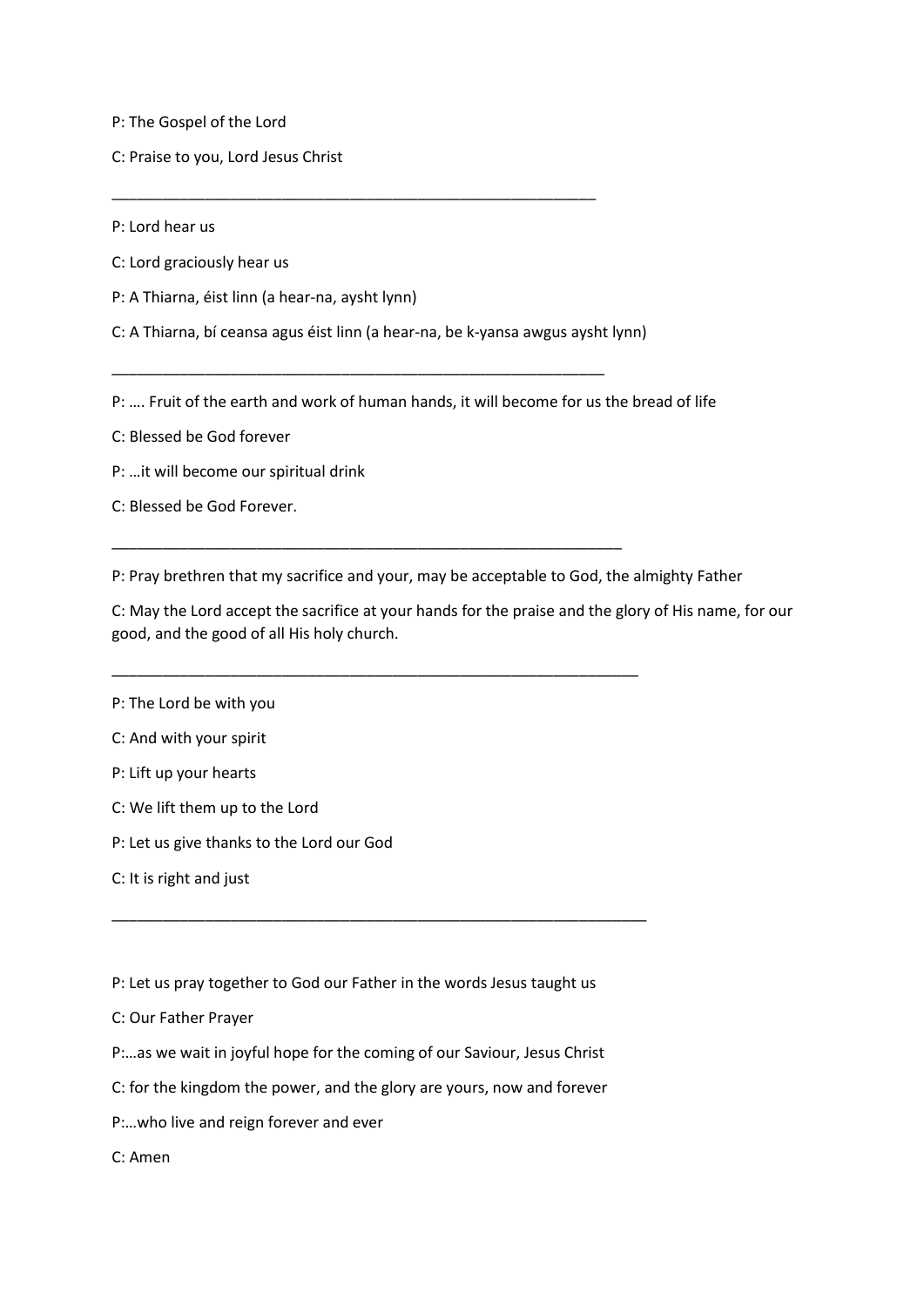P: The peace of the Lord be with you always

C: And with your spirit

P:… may they grow I friendship with the Lord Jesus and each other

\_\_\_\_\_\_\_\_\_\_\_\_\_\_\_\_\_\_\_\_\_\_\_\_\_\_\_\_\_\_\_\_\_\_\_\_\_\_\_\_\_\_\_\_\_\_\_\_\_\_\_\_\_\_\_\_\_\_\_\_\_\_\_\_

\_\_\_\_\_\_\_\_\_\_\_\_\_\_\_\_\_\_\_\_\_\_\_\_\_\_\_\_\_\_\_\_\_\_\_\_\_\_\_\_\_\_\_\_\_\_\_\_\_\_\_\_\_\_\_\_\_\_\_\_\_\_\_\_\_

\_\_\_\_\_\_\_\_\_\_\_\_\_\_\_\_\_\_\_\_\_\_\_\_\_\_\_\_\_\_\_\_\_\_\_\_\_\_\_\_\_\_\_\_\_\_\_\_\_\_\_\_\_\_\_\_\_\_\_\_\_\_\_\_\_

C: Amen

P: Blessed are those called to the supper of the lamb

C: Lord I am not worthy that you should enter under my roof but only say the word and my soul shall be healed.

P: The Lord be with you

C: And with your Spirit

P Mau almighty God bless you, the Father, the Son and the Holy Spirit

C: Amen

P Go in peace to love and serve the Lord

C: Thanks be to God

### **Prayers**

**Prayers**

## **The Confiteor**

I confess to Almighty God

And to you, my brothers and sisters,

That I have greatly sinned,

In my thoughts and in my words,

In what I have done and in what I failed to do,

Through my fault, through my fault,

Through my most grievous fault;

Therefore I ask Blessed Mary Ever-Virgin

All the Angels and Saints,

And you, my brother and sisters,

To pray for me to the Lord our God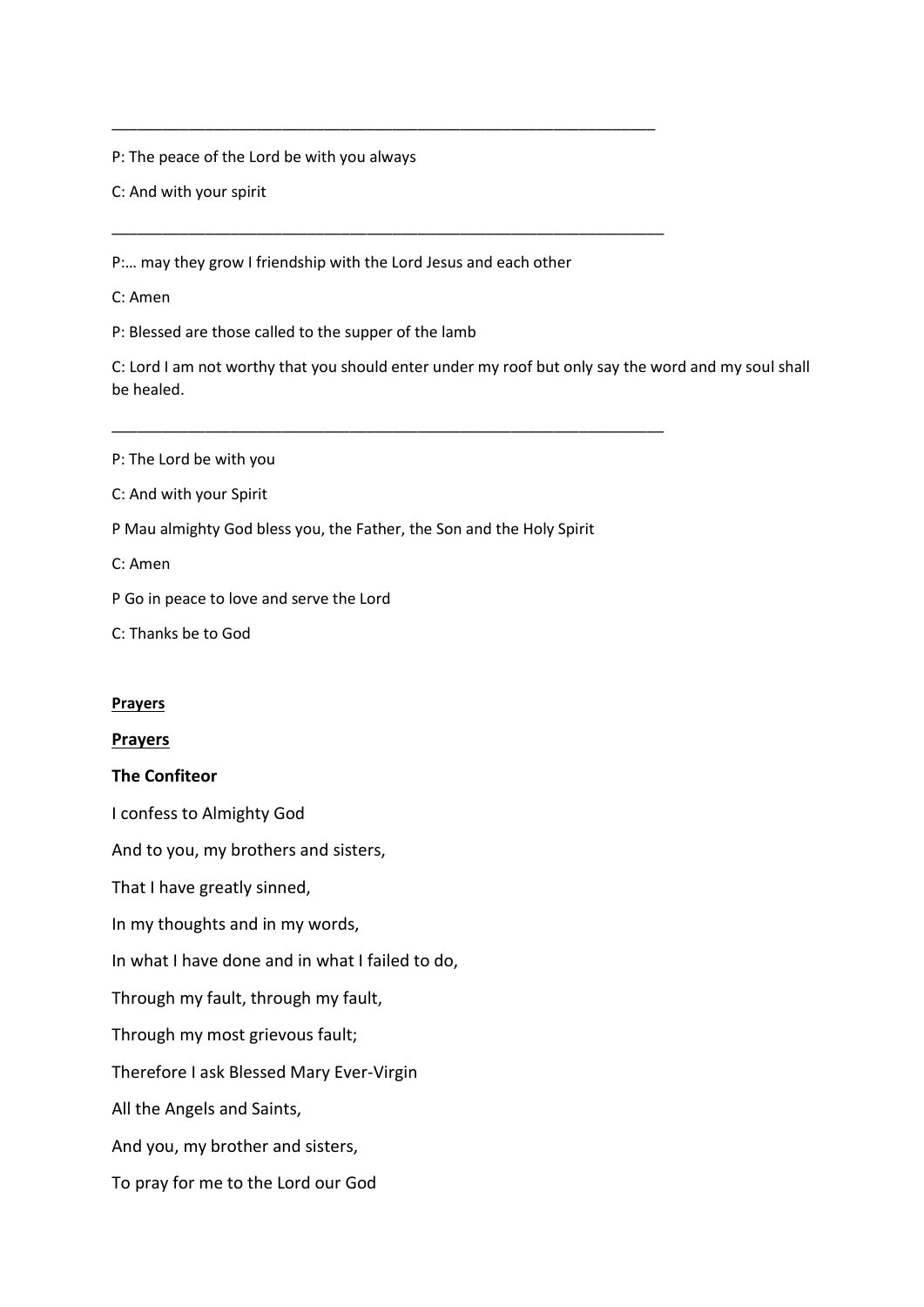#### **Our Father**

Our Father, who art in heaven, Hallowed be thy name. Thy kingdom come Thy will be done on Earth as it is in heaven. Give us this day our daily bread, And forgive us our trespasses, As we forgive those who trespass against us, and lead us not Into temptation, but deliver use from evil.

### **Prayer Before Communion**

Lord Jesus come to me Lord Jesus, give me love. Lord Jesus, come to me and give me yourself. Lord Jesus, friend of children come to me. Lord Jesus, you are my Lord and my God. Praise to you Lord Jesus Christ.